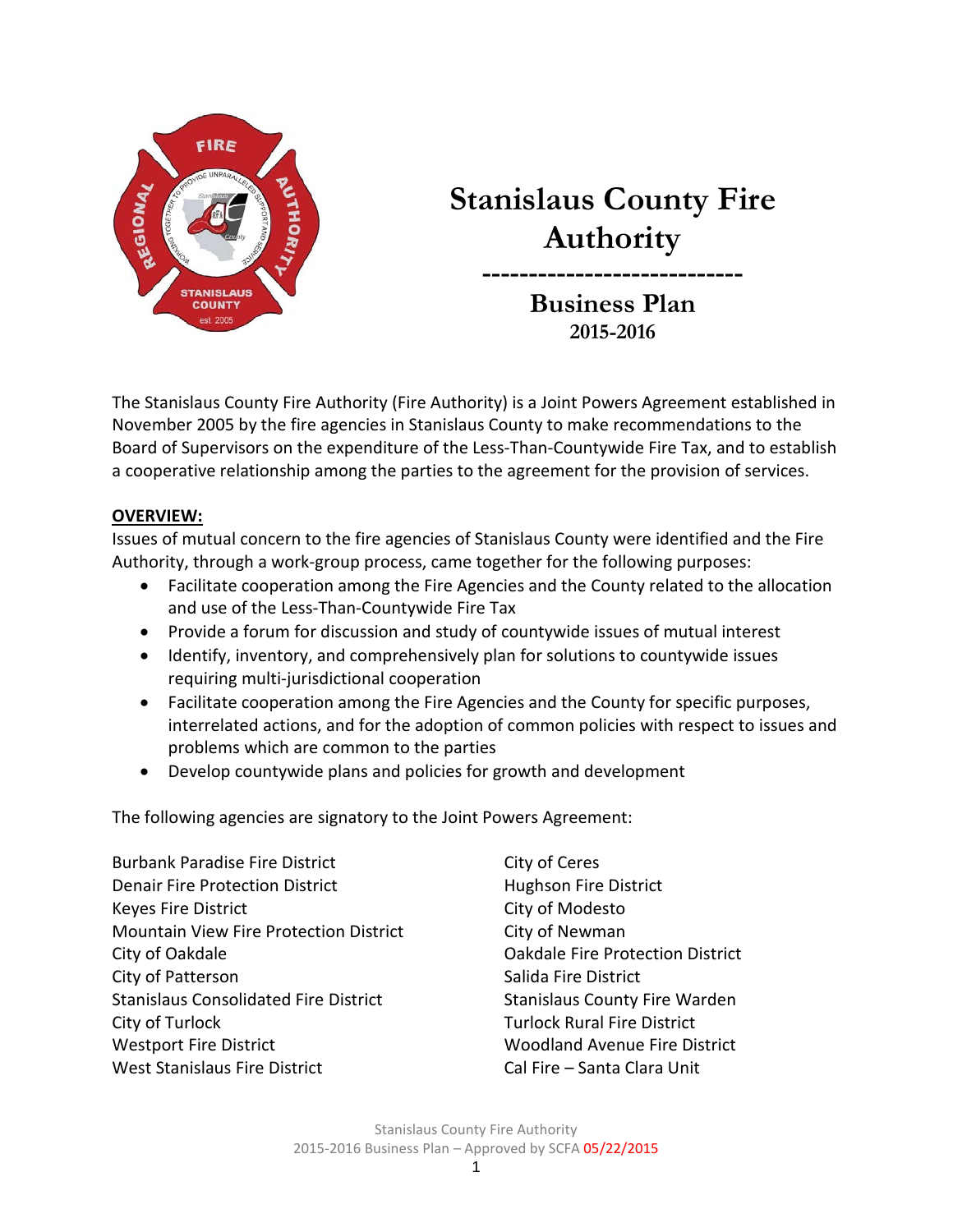The Stanislaus County Fire Authority Board is comprised of a representative from each fire agency listed above. Each individual agency adopted a resolution to approve the Joint Powers Agreement in order to participate. Each representative is entitled to one vote. As outlined in the Joint Powers Agreement, the Stanislaus County Fire Warden's Office is the administering agency. The Fire Authority may designate any representative of a member agency to serve as Chairman, Vice-Chairman and Secretary.

A quorum of at least one half of the member agencies is required for the Fire Authority to take action. A two-thirds majority of those members present are required to approve all fiscal matters, including the use of the Less-Than-Countywide Fire Tax, but not including expenditures of less than \$500.

## **FIRE AUTHORITY GOALS:**

The following goals were adopted and reaffirmed by the Fire Authority membership:

- Ensure an open environment that provides respectful and professional responsiveness to our community and agency partners
- Adopt integrated, collaborative, and multi-disciplinary planning to ensure that our community and agency partners are served in an equitable, efficient and effective manner
- Provide the highest quality of fire, life safety and all risk support services through collaborative community and agency partnerships in the areas of fire prevention, fire investigation, fire communications, finance/administration, and training within available funding.
- Improve the stability and sustainability of revenue sources to support and enhance the fire, life safety and all risk services on a countywide basis

## **STRATEGIC PLAN:**

The strategy of the Stanislaus County Fire Authority is to represent the interests of all member agencies by focusing on organizational goals of both the Fire Authority and individual agencies. The following strategies were reaffirmed by the membership:

- Expand and foster mutually beneficial relationships with internal and external fire agencies
- Enhance relationships between fire districts, cities, County agencies, and identified stakeholders
- Achieve a unified voice and strengthen the fire service to meet future challenges
- Be the spokesperson/organization for fire and emergency services countywide
- Provide strategic direction, leadership, and influence to coordinate professional standards
- Initiate and support efforts that assist in funding the fire service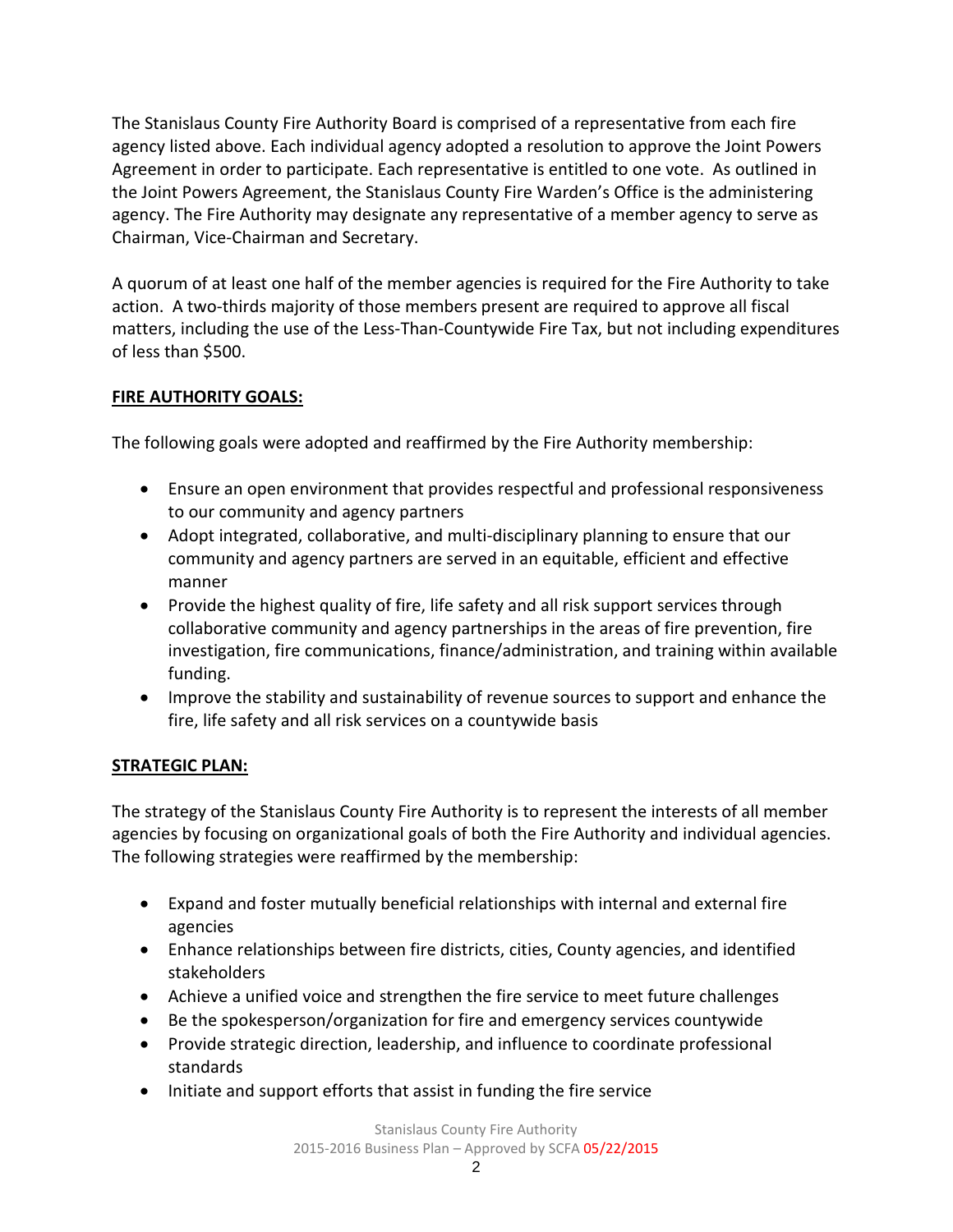- Improve financial stability of the existing programs and services
- Explore financial opportunities

#### **ACTION PLAN:**

The action plans are defined in an effort to meet the adopted strategies stated above. The following pages outline specific planned service levels based on the priorities and anticipated funding for Fiscal Year 2015 - 2016.

It is the intent and purpose of the Fire Authority to achieve the most efficient and effective use of the Less-Than-Countywide Fire Tax revenues, and to seek partnerships to advance the ability to provide fire and emergency services in Stanislaus County.

The Fire Authority strives to provide services commensurate with funding levels. As funding levels change, adjustments are made based on available funding and negotiated with the service providers to ensure program stability.

While preparing the annual Business Plan, the Fire Authority identifies service priorities, performance expectations and funding allocations for those services identified as critical to the fire agencies in Stanislaus County. Based on available funding, the group then targets achievable, sustainable service levels to support those priorities.

The Fire Authority will continue to hold quarterly meetings for updates on services provided as well as regular sub-committee meetings to address issues specific to each as needed.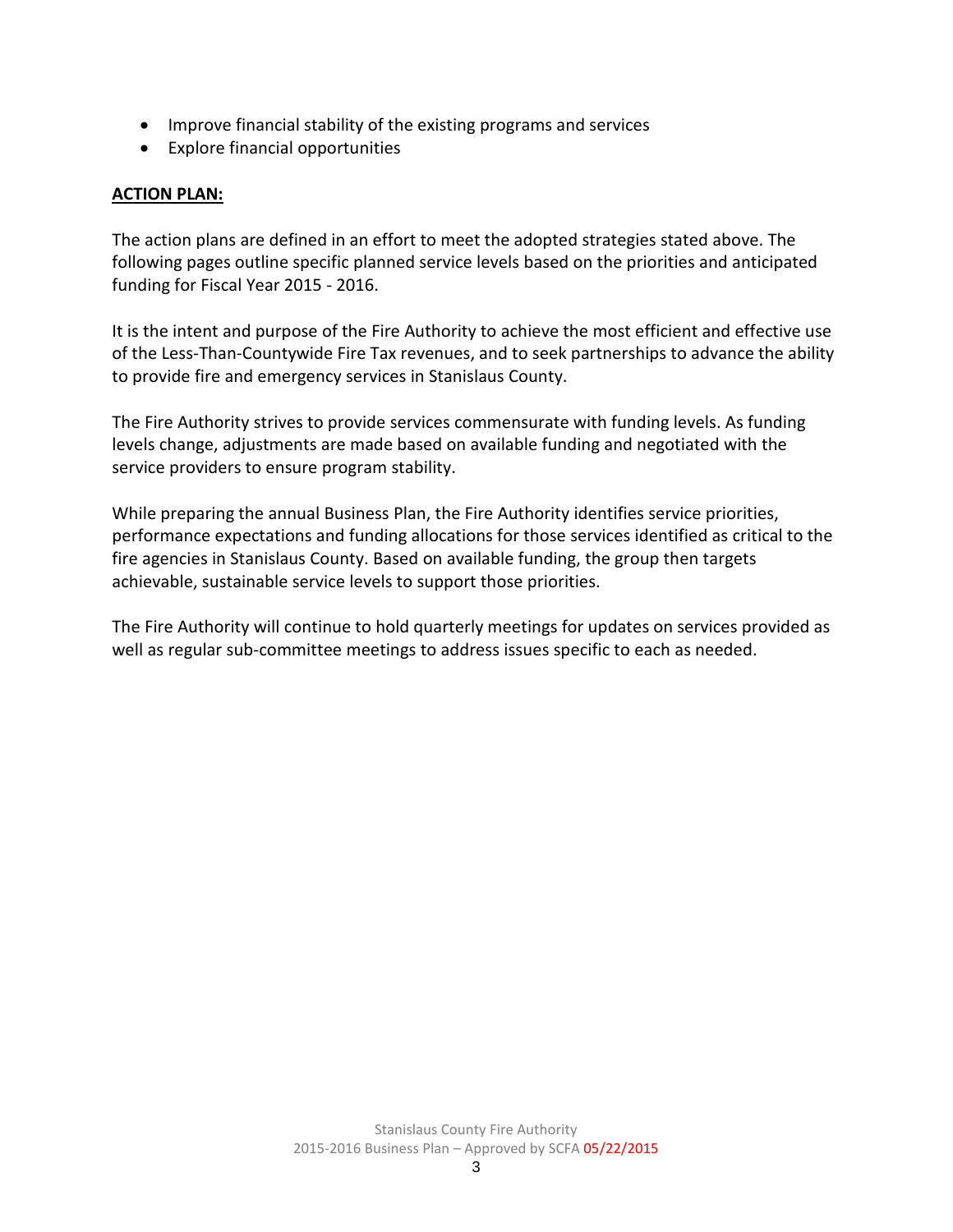# **FINANCE & ADMINISTRATIVE SUPPORT SERVICES**

In Fiscal Year 2015-2016, the Finance and Administrative Support Service continues to be administered through the Stanislaus County Fire Warden's Office. This service manages the Less-Than-Countywide Fire Tax budget; coordinates the meetings, agendas, required filings; distributes reports from service providers to all participating agencies; addresses issues affecting the fire districts; and seeks opportunities to provide regional solutions to common challenges. The Finance and Administrative team also provides support to the Fire and Rescue Operational Area Coordinator, providing assistance to individual agencies as well as the mutual aid system as a whole. The maintenance for specific equipment utilized regionally, such as the mobile air unit and the fire mobile command post, and the cost of administering the property taxes are also included.

The program priorities are to:

- Administer the budget within County guidelines and report to the Fire Authority
- Provide administrative support to the Fire Authority with agendas, board reports, minutes, conflict of interest statements, and information updates on Fire Warden website
- Administer mobile data computer (MDC) and Fire Records Management System (RMS) programs including billing participating agencies and processing of all related maintenance contracts and invoices
- Assist fire agencies with financial information, human resources, and administrative issues as requested
- Continue to seek opportunities to fund regional equipment
- Ensure that Fire Authority members are updated through annual report, business plan, and budget documents
- Communicate with county CEO staff and Board of Supervisors regarding the goals, priorities, needs and expectations of the Fire Authority
- Provide support to the Fire and Rescue Operational Area Coordinator
- Administer special projects to support the fire service in Stanislaus County
- Coordinate meetings to address mutual concerns and issues
- Support and administer a cooperative purchasing program
- Seek options to take advantage of regional grants that will support and enhance the fire service within Stanislaus County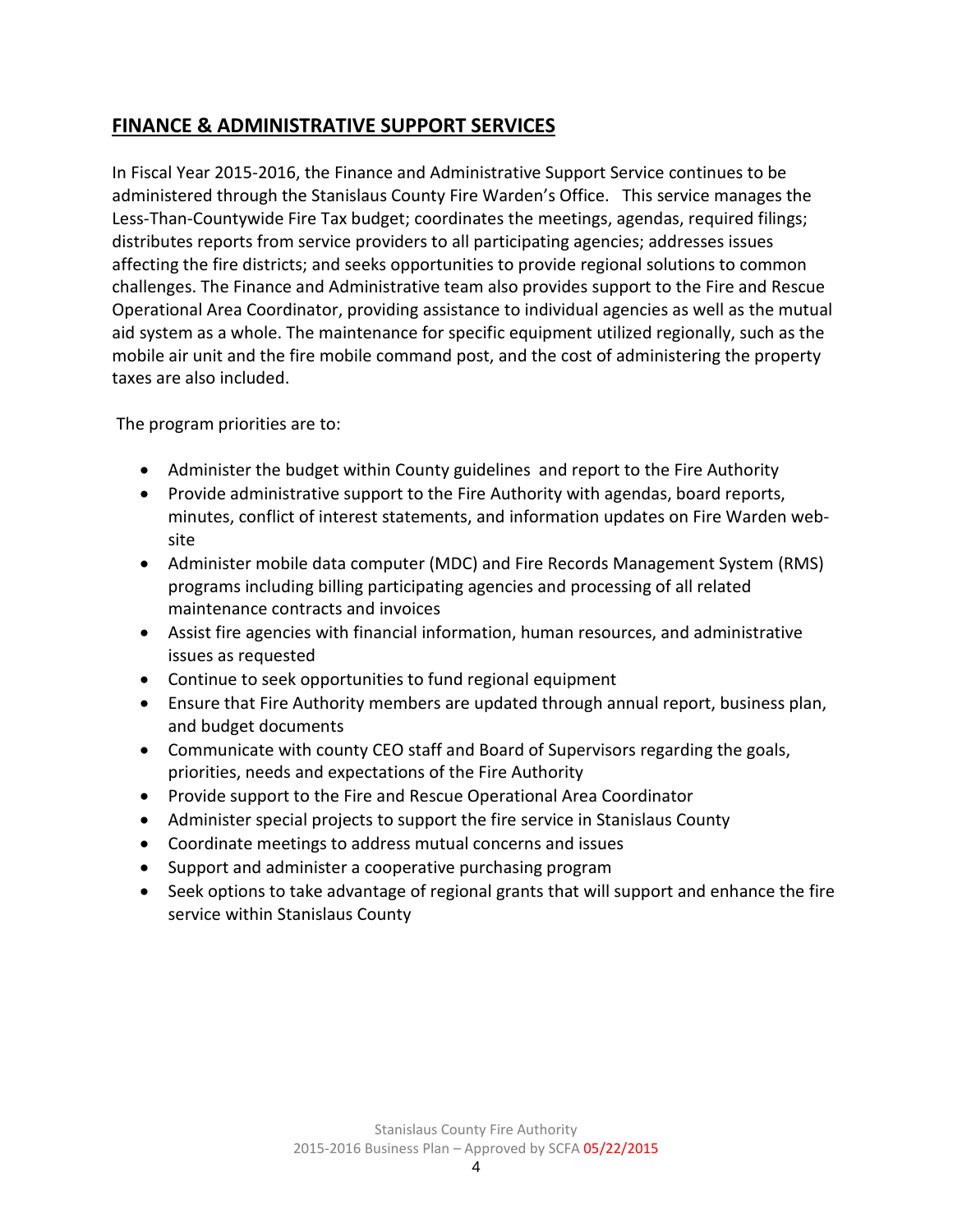# **FIRE TECHNOLOGY & COMMUNICATIONS SERVICES**

Fire Technology & Communications Services will continue to assist fire agencies throughout Stanislaus County in Fiscal Year 2015-2016 by supporting and enhancing the many systems that provide critical communications capabilities through the County Fire Warden's Office. The service will continue to focus on programs that are identified by the fire agencies within Stanislaus County. During the time this program has been operational it has become very clear that there are demands well beyond what current staff can provide. As a result of increased demands to support infrastructure, radio, MDC, CAD, and specific agency requests, personnel will be seeking opportunities to collaborate and achieve further efficiencies. During the 2015- 2016 Fiscal Year, the following services will continue to be provided:

- Represent fire agencies on SR911 technical issues
- Lead the Countywide Communications Advisory Committee (CAC)
- Serve as the SR911 fire service representative for CAD
- Represent the fire service in Geographic Information Systems (GIS) map development for Stanislaus County
- Represent Stanislaus County fire agencies in statewide communications groups including; NAPCO, CALSIEC, Bay Area Radio Users Group- BAYFROG, and Statewide COMT and Capital Bay Planning Area
- Represent the fire service as the lead of the regional mobile data computer project
- Continue to work towards establishing radio interoperability within Stanislaus County
- Assist fire agencies with grant writing for their communications needs
- Annually provide updated radio frequency loads for specific mobiles and portables
- Monitor technology trends and recommend system improvements
- Provide recommendations for standardized radio equipment
- Recommend IT systems countywide
- Provide administration and technical support for the regional records management system (RMS)
- Coordinate dispatch center to dispatch center training and communications
- Manage and support NetMotion and RMS servers for regional systems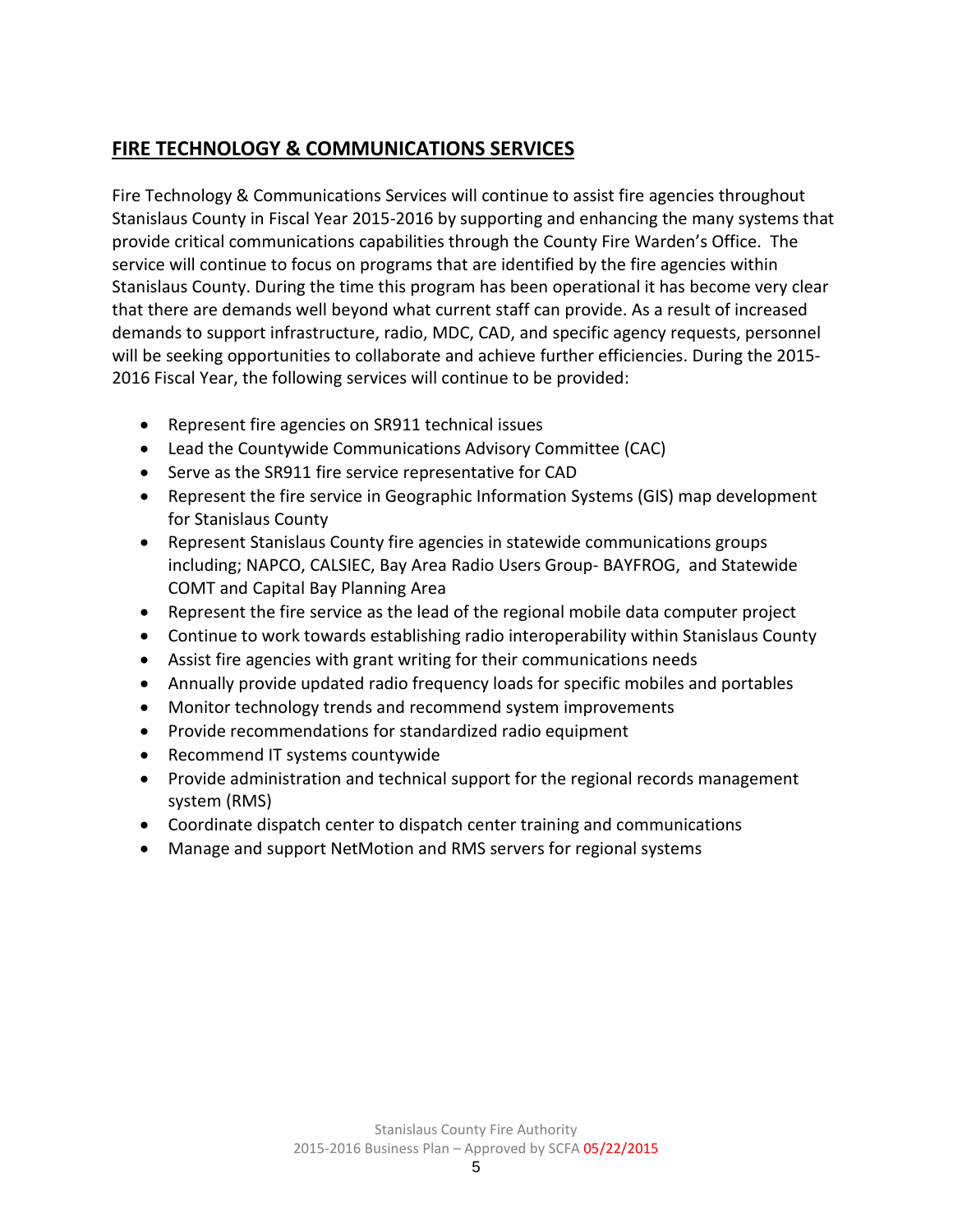# **FIRE INVESTIGATION SERVICES**

In Fiscal Year 2015-2016, a Regional Fire Investigation Unit (FIU) is being developed to provide services countywide. This regional concept is contingent upon a partnership with fire, law enforcement and the District Attorney's office. The Authority recommends contributing \$350,000 of LTCW to support the regional program.

The following services will be provided:

- Determine origin and cause of fires in compliance with NFPA 921 guidelines
- Provide documentation and assistance to law enforcement agencies for follow up of criminal fire investigations
- Provide documentation and assistance to District Attorney's office regarding criminal fire investigations
- Provide documentation and assistance to private fire investigators and insurance industry representatives regarding civil fire investigations
- Establish and deliver an effective training program for chief and company officers throughout the County to conduct preliminary fire investigations and initial origin and cause determinations following NFPA 921 guidelines
- Establish effective lines of communications with partner agencies to promote information sharing
- Provide training for fire investigation staff to increase their skills and proficiency in the field of fire investigation
- Provide a quarterly report to the Fire Authority that outlines the number of fires investigated, case status, dollar loss, and number of arrests by jurisdiction
- Facilitate regular meetings for all county fire agencies to discuss issues and concerns related to fire investigations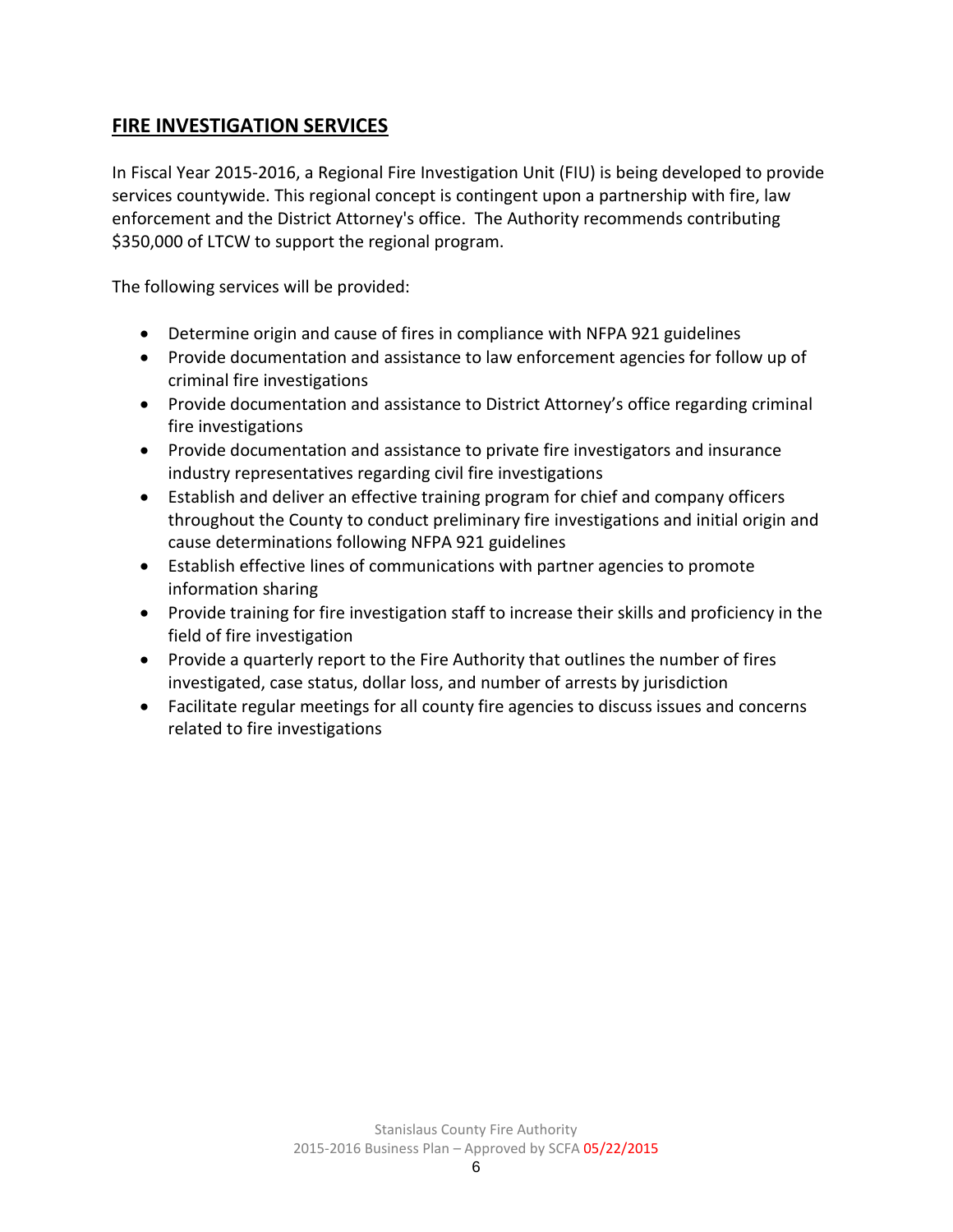# **FIRE PREVENTION SERVICES**

In Fiscal Year 2015-2016, Fire Prevention Services will continue to support fire agencies within Stanislaus County through the County Fire Warden's Office. Fire Prevention Bureau (FPB) staff anticipate this action plan will increase revenue to support and enhance services within Stanislaus County through the implementation of the One-Stop-Shop concept. FPB staff will continue to streamline the permitting process by collaborating and partnering with the County Building Department, to eliminate duplicate entry and reduce costs, while increasing revenue and overall customer service.

This funding will allow the following objectives to be addressed:

- Continued collaboration and communication between the Fire Marshal and Fire Districts regarding impacts of new development projects
- Participate in the environmental review committee
- Deliver plan reviews
- Provide services in support of the One-Stop-Shop priority
- Implement the Accela program to increase efficiency and customer service
- Maintain state mandated inspection program
- Assist in target hazard and business inspection programs
- Continuously evaluate local fire and life safety codes and ordinances as they apply to current and proposed projects
- Active involvement in the code hearing process to ensure that Stanislaus County fire agencies may have input in the next code adoption cycle
- Continue cooperative vegetation/ force clean program with the fire districts
- Continue the training program to increase knowledge and proficiency of Fire Prevention **Specialists**
- Enhance partnerships with business, community groups and county departments
- Analyze fire prevention fees for cost recovery data
- Maintain the countywide rural water supply recommendation except for SRA
- Facilitate regular meetings for all county fire agencies to discuss issues and concerns related to fire prevention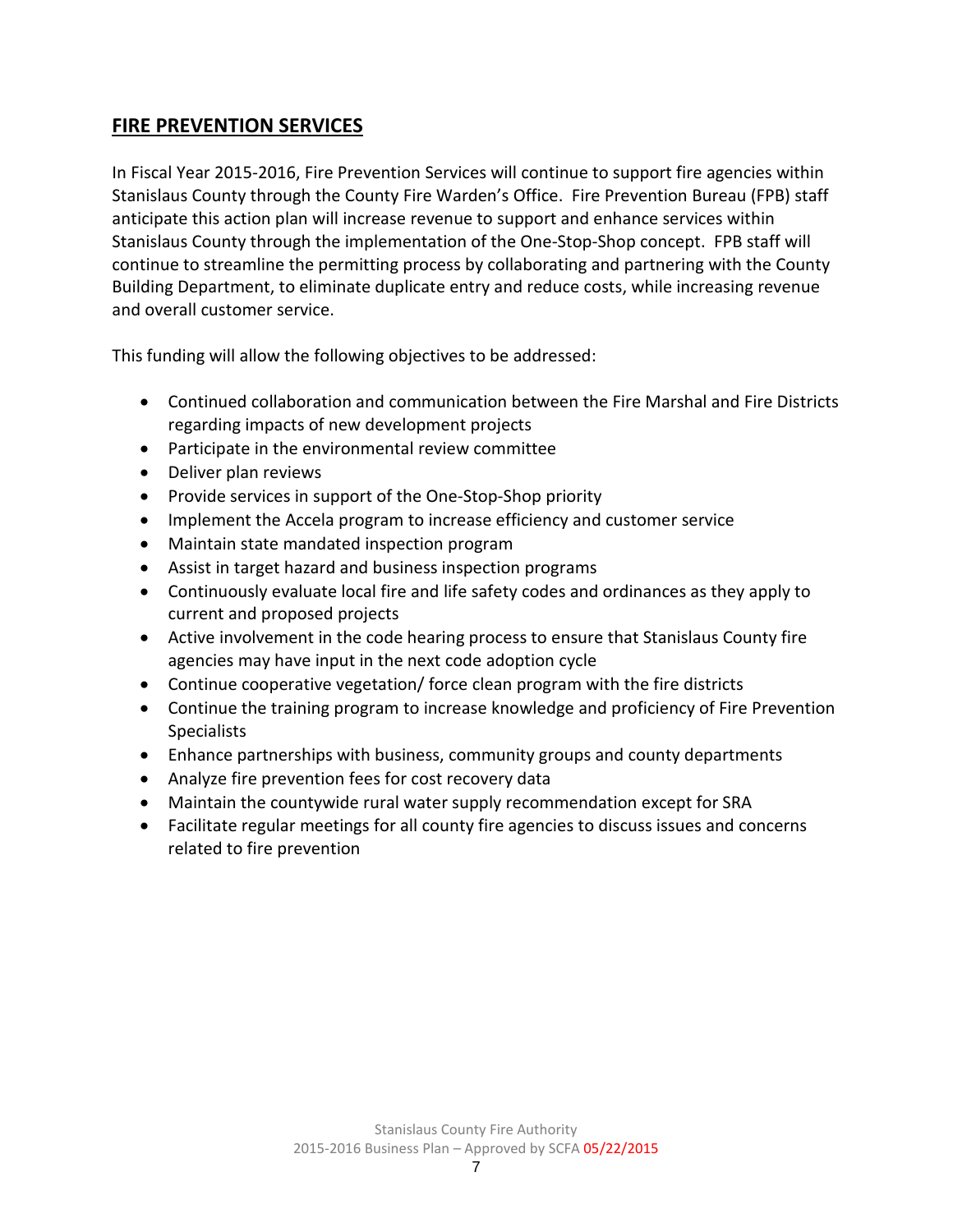## **TRAINING PROGRAM**

A three-year Regional Training Program was approved in Fiscal Year 2014-2015 to support the fire agencies within Stanislaus County. This provides access to programs, meetings and class extensions offered through the Regional Fire Training Center (RFTC). Modesto Junior College (MJC) has prioritized the fire service program and continues to offer new opportunities. Listed below are goals outlined by MJC.

#### **Regional Fire Training Center**

3 Year Center Vision and Targets

Training and Education Targets by the MJC Regional Fire Training Center

- 1. GOAL 1:
	- a. Maintain the delivery of MJC Fire Academies
	- b. Offer courses in support of the Fire Science Certificate and A.S. Degree
	- c. Offer courses to support the Emergency Medical Services
- 2. GOAL 2:
	- a. Offer an active schedule of California State Fire Marshal approved classes
	- b. Enhance Distance Education Capabilities (i.e. online and hybrid courses)
	- c. Expand Fee Based classes offered by the RFTC and Community Education
- 3. GOAL 3:
	- a. Expand Safety Training Venue for Community & Local Industries (i.e. Manufacturing OSHA Training, OES – CIMS/NIMS/IES, etc.)
- 4. GOAL 4:
	- a. Organize a Fire Science Safety Conference
- 5. GOAL 5:
	- a. Improve Priority Registration for Employees of JPA Fire Authority Members seeking to complete their Associate Degree
- 6. GOAL 6:
	- a. Update Lecture Rooms with Smart Classroom Technology
	- b. Repair Simulator to Working Conditions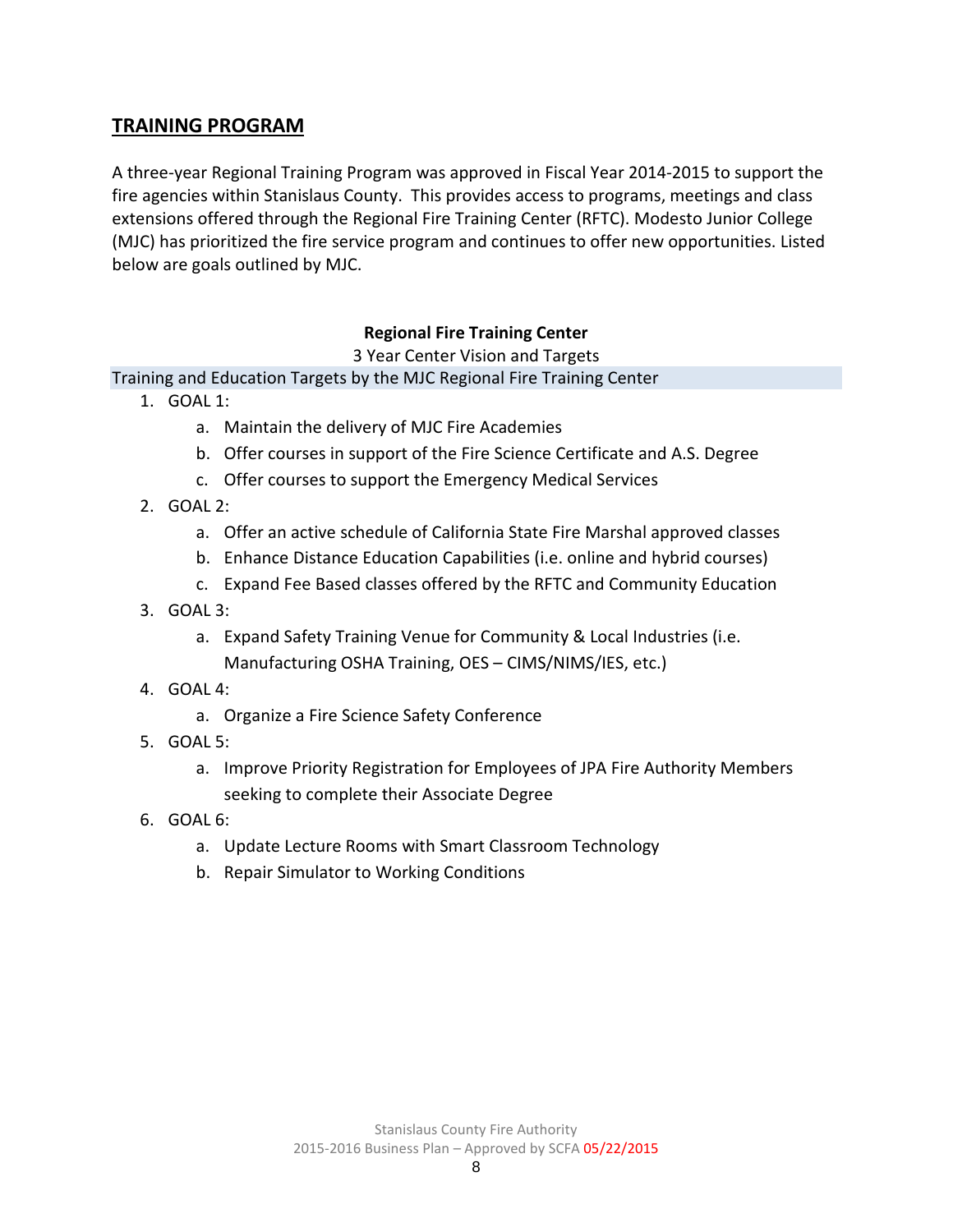Stanislaus County Fire Authority Budget Narrative Fiscal Year 2015-2016

The Fiscal Year 2015-2016 budget is balanced utilizing \$1,286,255 in revenue and \$27,745 of fund balance (savings). It is anticipated that expenses will increase approximately 6% for the fiscal year primarily due to a one-time purchase of a new Fire Prevention records management system and cost of living increases. This increase will be funded by estimated revenue growth of 3.4% which includes an increase in Fire Prevention fee collection, a projected 3% growth in the revenue from the Less-Than-Countywide Fire Tax and a one-time draw of \$27,745 from Fund Balance. This budget includes the estimated cost for each prioritized service.

Currently, FPB staff manually enters all plan checks and inspections into three systems. The recommended FPB program Accela, is a real-time, web-based system which will eliminate the need to maintain multiple databases and provide the customer an efficient, and streamlined plan check process. This system also has the ability to request final permits at the time of the plan check and allow the customer to track their plans on a web-based system. The FPB will also be able to accept plans in PDF format expediting the process. We also anticipate the implementation of the on-line payments module in the near future. The cost to fully implement the system is not to exceed \$40,000 which includes licensing, data migration, training, implementation, and hardware.